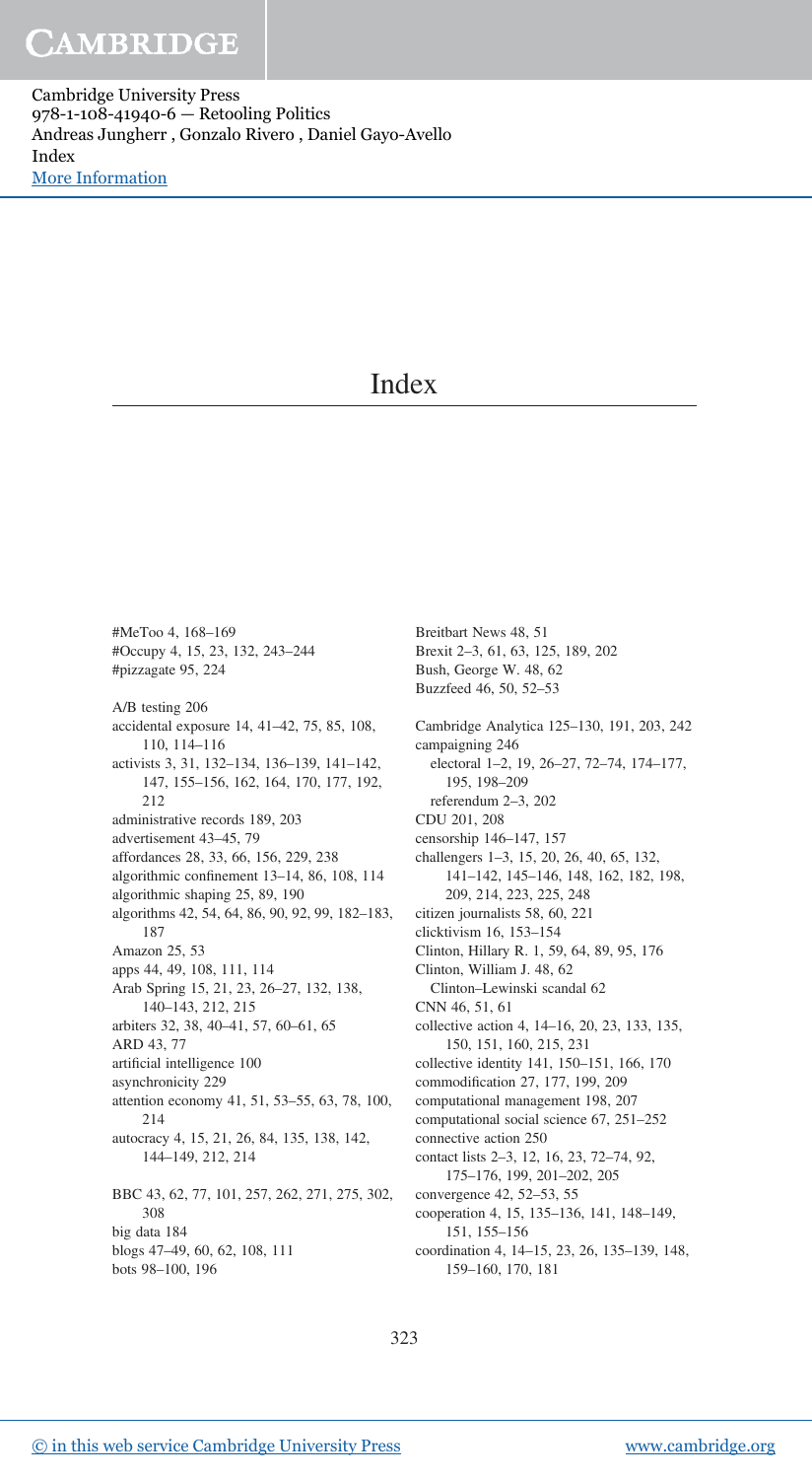## CAMBRIDGE

Cambridge University Press 978-1-108-41940-6 — Retooling Politics Andreas Jungherr , Gonzalo Rivero , Daniel Gayo-Avello Index [More Information](www.cambridge.org/9781108419406)

Craigslist 44 cues 106, 219, 225

### 324 Index

cybernetics 181 cyberwar 52 Daily Kos 48 data, ownership 191, 201 databases 199, 201–202, 205 data-driven campaigning 19, 26–27, 125–130, 183, 189, 198–209 data-driven practices 5, 18–20, 27, 183, 210, 253 instrumental 20, 196, 200 symbolical 20, 27, 196, 200, 208–209 Dean, Howard 130, 198 decentralization 4, 24, 27, 59, 160–162, 164–168, 170, 172–173, 177, 213, 231 deliberation 21, 117, 213, 215, 226, 230–231, 233, 235 democracy 5, 20–21, 214–215, 220, 225 controlling elites 5, 21, 31, 45–46, 59–60, 192–194, 216, 218, 220–221, 225, 234–235 deep 5, 21, 172, 213, 215 representation 5, 215 trust institutions 97, 125, 130, 194, 197, 224–225, 237 digital divide 122–124 access 122–124 participation 4, 14, 84–85, 91, 108, 110, 112, 143, 233 skills 122 digital media, definiton 7 digital services, definition 8 digital tools, definition 8 digital trace data 24, 67, 81, 185, 187, 251–252 discourse, deterioation 108, 223 discourse, plurality 108 discursive power 56, 250 disinformation 10, 14, 37, 52, 54, 61–66, 95–100, 102, 148, 157, 196, 212, 214, 223–224, 234 Drudge Report 48 dual processing 106 dual screening *see* second screening echo chamber 14, 83, 92, 102, 247 effects 4, 13–14, 64, 96, 100, 103–131, 180, 201, 205, 236 END framework 116, 250 epistemic crisis 4, 10, 61–66, 95–100

Facebook 2, 11–12, 24, 27, 30, 41, 44, 49, 53, 63–64, 89, 93, 96, 99, 108, 110–112, 116, 118, 125–130, 137, 140, 142, 150, 153–154, 166, 188, 190–191, 195, 199, 201, 206, 209, 212, 215, 224, 240, 242, 251 fact-checking 65 "fake news" 10, 37, 54, 61–66, 95–100, 102, 212, 236 fifth estate 57, 60 filter bubble 83, 92, 102 Fox News 46, 88 fragility 5, 11, 17, 23, 48–49, 156, 170, 223 fragmentation 83–85, 91, 94, 101 fundraising 5, 17, 174–175, 178, 198, 204, 248 gatekeepers 4, 10, 12, 22, 32–33, 36–37, 39, 56–61, 65, 221–223 Gawker 48–49 Google 24, 27, 44, 93, 98, 199, 209, 215, 224, 240 GOP Data Center 93, 199 government 211 Government Accountability Institute 59 governments 15–16, 27, 31, 133–134, 156–157, 181, 184–185, 192–194, 201, 232 harassment 16, 108, 118, 157, 169, 222, 228, 234 hate speech 108, 230 heuristics 106 hierarchies 5, 16, 24, 164–165, 168, 170, 173, 177, 206 Hogan, Hulk 48–49 Huffington Post 46, 48, 51 hybrid media system 11, 30, 34, 40, 54–55, 72, 100, 250 identity, partisan 87, 96, 116, 121, 197, 218, 223, 225 impoliteness 118 incidental exposure *see* accidental exposure incidental learning *see* accidental exposure incivility 118, 121, 223, 225, 228–230 incumbents 26, 65, 144, 173, 214, 232 Indignados 132, 154 inequalities 21, 124, 233 information cycle 39, 60 information ecology 34 information environment 34, 107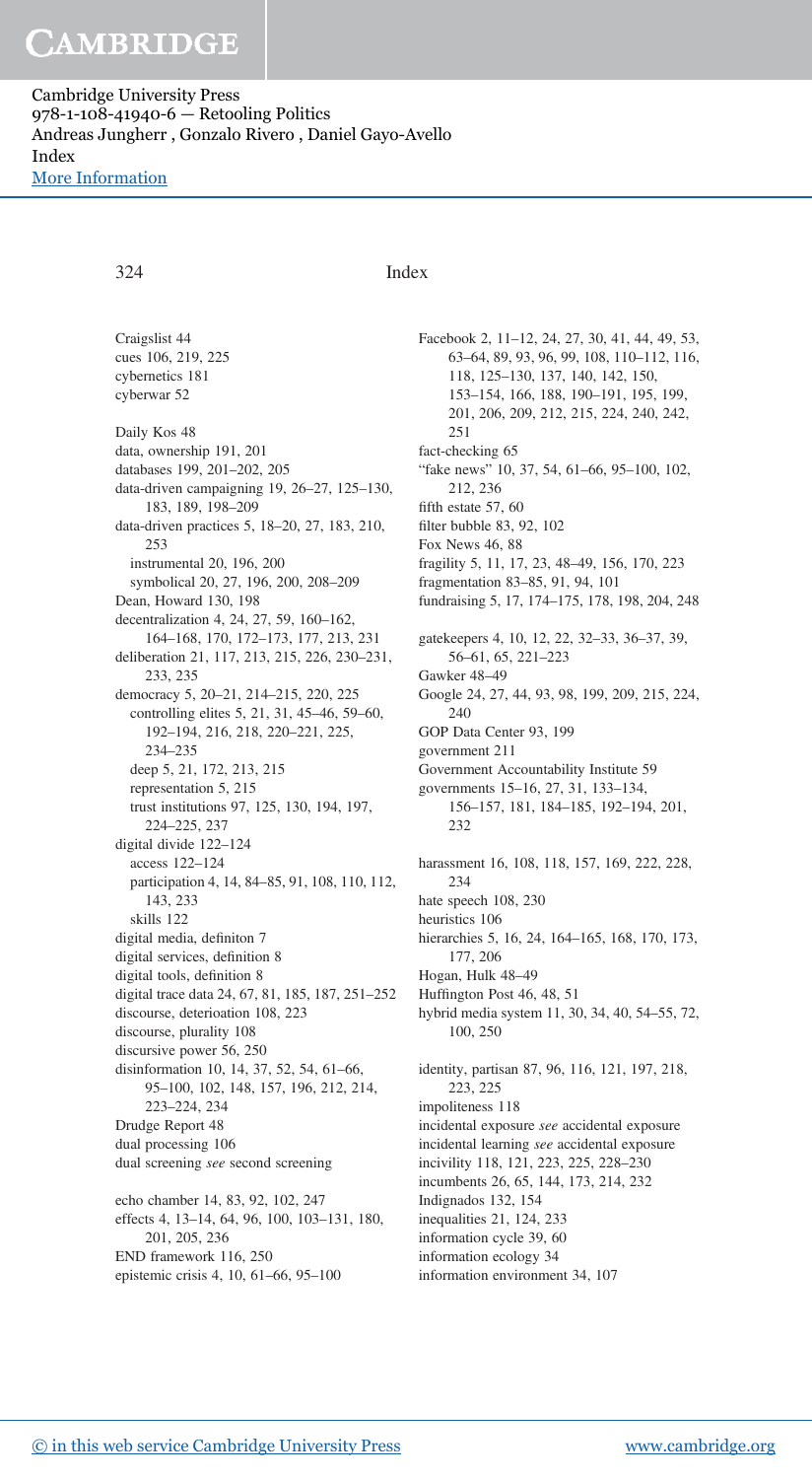# CAMBRIDGE

Cambridge University Press 978-1-108-41940-6 — Retooling Politics Andreas Jungherr , Gonzalo Rivero , Daniel Gayo-Avello Index [More Information](www.cambridge.org/9781108419406)

### Index 325

news 10, 31–68, 71, 113–116

information flows 3, 9–11, 24, 31–68, 215, 253 adversarial disruption 15, 55, 59–60, 100, 148, 197, 212, 214 information regime 34 information, abundance 13–14, 22, 36, 58, 75, 85, 91, 108, 113, 120 information, adversarial disruption 157 information, costs 13–14, 17, 22–23, 36–37, 84, 108, 110–111, 160, 219 information, scarcity 35, 58, 75, 85 information, social sharing 4, 13, 94, 108, 110, 138, 153–154 information, speed 22, 139 information, unbundling 13, 41–43, 78 interactivity 38 intermediaries 4, 12, 21, 25, 42, 54, 93–94, 102, 201, 209, 240, 251 internet shutdowns 15, 145–146, 157 Iraq War 62 Krautreporter 48 manipulation 21, 72, 84, 129, 180, 196, 198, 204 many-to-many communication 38, 152–154 media ecology 34 media logic 74 media repertoires 89, 91, 107 media system 33–35 definition 33–35 mediatization 42, 74 membership 5, 17, 73, 142, 159, 164, 170–173, 178 messenger services 108, 114 metrics 5, 19, 79–83, 181–192, 211, 221–222 digital media 1, 11, 19 gaming 19, 55, 60, 63–64, 98, 100, 194–197 social media 41, 50, 52, 64, 82, 96, 98, 194–197 mobilization 4, 14–16, 20, 108–113, 141–142, 156, 162–163, 170, 198, 200 motivated reasoning 4, 81, 87, 105 mutual tethering 11, 221 needs-oriented framework 6–9, 28–29, 161, 178, 238–239, 254 negativitiy 108 network 208 networked gatekeeping 250 networks 5, 25, 107, 152–154, 160, 165, 167, 170, 176, 178, 212–213

alternative 47, 58, 62, 95 audience reactions 11 audiences 32–33, 41, 43, 74–79, 83–85 business 3, 10–11, 30, 32, 36, 43–46, 50, 253 commercial 30, 40, 43–45, 48, 68, 101 curation 58, 60 digital-born 10–11, 40, 46–56, 220 norms 53, 57 organizations 3, 10, 31–33, 41, 45–57, 74–79, 92, 100, 220, 223 partisan 48, 62, 88, 95 public broadcasting 30, 40, 43–45, 50, 62, 68, 101 reach 46, 74–79 social sharing 54 trust 32, 61, 65, 197, 224 news cycles 36 news finds me perception 115, 250 newspaper 30, 35–37, 41, 58, 78, 80, 109 New York Times 43, 46, 49, 53, 59, 77 NGP VAN 93, 199 NSA spying scandal 85 Obama, Barack 19, 26–27, 48, 94, 130, 175–176, 198–209, 242, 245 one-to-many communication 38, 136–138, 156 online ads 2, 44, 64, 72, 79, 93, 95, 199, 201, 209 organizing without organizations 17, 23, 160, 245 participation 21, 23, 108–113, 133, 141–143, 149, 155, 162–163, 213, 215, 226, 231, 235, 250 costs 14, 135, 149, 163, 172–173, 232–233, 235 passive learning *see* accidental exposure persuasion 4, 13, 91, 96, 104, 114, 198, 205 platforms 4, 12, 24, 41, 43–45, 54, 64, 95, 102, 114, 176, 199, 201, 209, 215, 224, 245 governance 12, 25, 41, 55, 65, 79, 90, 92–93, 102, 224, 240, 251 pluralism 84–85 polarization 4, 14, 75, 83, 86, 90, 114, 116, 120–122, 175, 212, 214, 223, 228, 234, 247 political organizations 2, 4, 16–18, 20, 23–24, 33, 72, 142, 158, 160, 164, 166, 168–169, 174–175, 177–178, 198